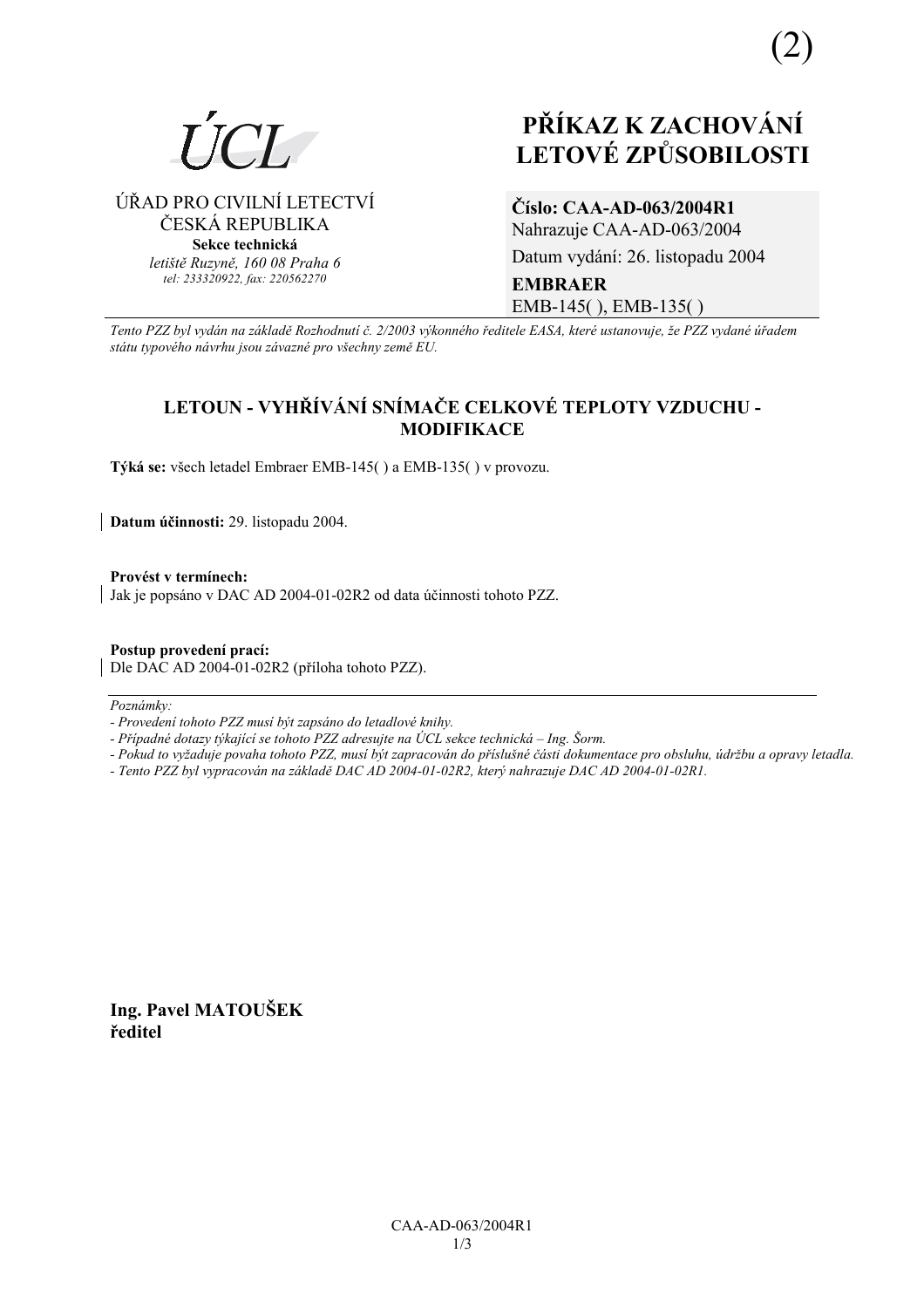### **BRAZILIAN AIRWORTHINESS DIRECTIVE AD No.: 2004-01-02R2**

#### **EFFECTIVE DATE: 29 Nov. 2004**

The following Airworthiness Directive (AD), issued by the Departamento de Aviação Civil (DAC) in accordance with provisions of Chapter IV, Title III of Código Brasileiro de Aeronáutica - Law No. 7,565 dated 19 December 1986 - and Regulamento Brasileiro de Homologação Aeronáutica (RBHA) 39, applies to all aircraft registered in the Registro Aeronáutico Brasileiro. No person may operate an aircraft to which this AD applies, unless it has previously complied with the requirements established herein.

#### **AD No. 2004-01-02R2 - EMBRAER - Amendment 39-1056.**

#### **APPLICABILITY:**

This Airworthiness Directive is applicable to all Embraer EMB-145( ) and EMB-135( ) aircraft models in operation.

#### **CANCELLATION / REVISION:**

This AD cancels and supersedes the AD No. 2004-01-02 Rev.  $01 -$ Amdt 39-1028, dated 19 jul. 2004, and is being issued to include an alternative means of compliance.

#### **REASON:**

It has been found the occurrence of cases where, due to the TAT sensor heating on the ground, the FADEC has failed to increase engine thrust during take-off in order to compensate for the ice accretion at engine fan blades. That condition may lead to insufficient thrust to safely complete the take-off.

Since this condition may occur in other airplanes of the same type and affects flight safety, a corrective action is required. Thus, sufficient reason exists to request compliance with this AD in the indicated time limit.

#### **REQUIRED ACTION:**

Modification of the TAT sensor heating system.

#### **COMPLIANCE:**

Required as indicated below, unless already accomplished.

**(a)** Within the next 90 calendar days after 27 jan. 2004, the effective date of the original issue of this AD, modify the TAT sensor heating system according to Embraer Service Bulletin No. 145-30-0028 Rev. 04, or further revisions approved by the CTA.

**NOTE:** The incorporation of version 7.6, or further ones, of the FADEC software *on both aircraft engine*s, through Embraer Service Bulletins Nos. 145-73-0021, original issue, 145-73-0022, original issue, 145-73-0023, original issue, 145-73-0024, original issue, 145-73-0025, original issue, 145-73-0026, original issue, 145LEG-73-0003, original issue, or 145LEG-73-0004, original issue, or further revisions approved by the CTA, constitutes an alternative procedure to the modification of the TAT sensor heating required at item (a) above.

**(b)** Within the next 90 calendar days after 19 jul. 2004, the effective date of the revision 01 of this AD, modify the electrical installation of the TAT sensor heating system, if that installation has been done according to instructions of the revisions 04 thru 08 of the Embraer Service Bulletin No. 145-30-0028.

The detailed instructions and procedures to accomplish this AD are described in the Embraer Service Bulletin No. 145-30-0028 Rev. 09, or further revisions approved by the CTA.

Record compliance with this AD in the applicable maintenance log book.

#### **CONTACT:**